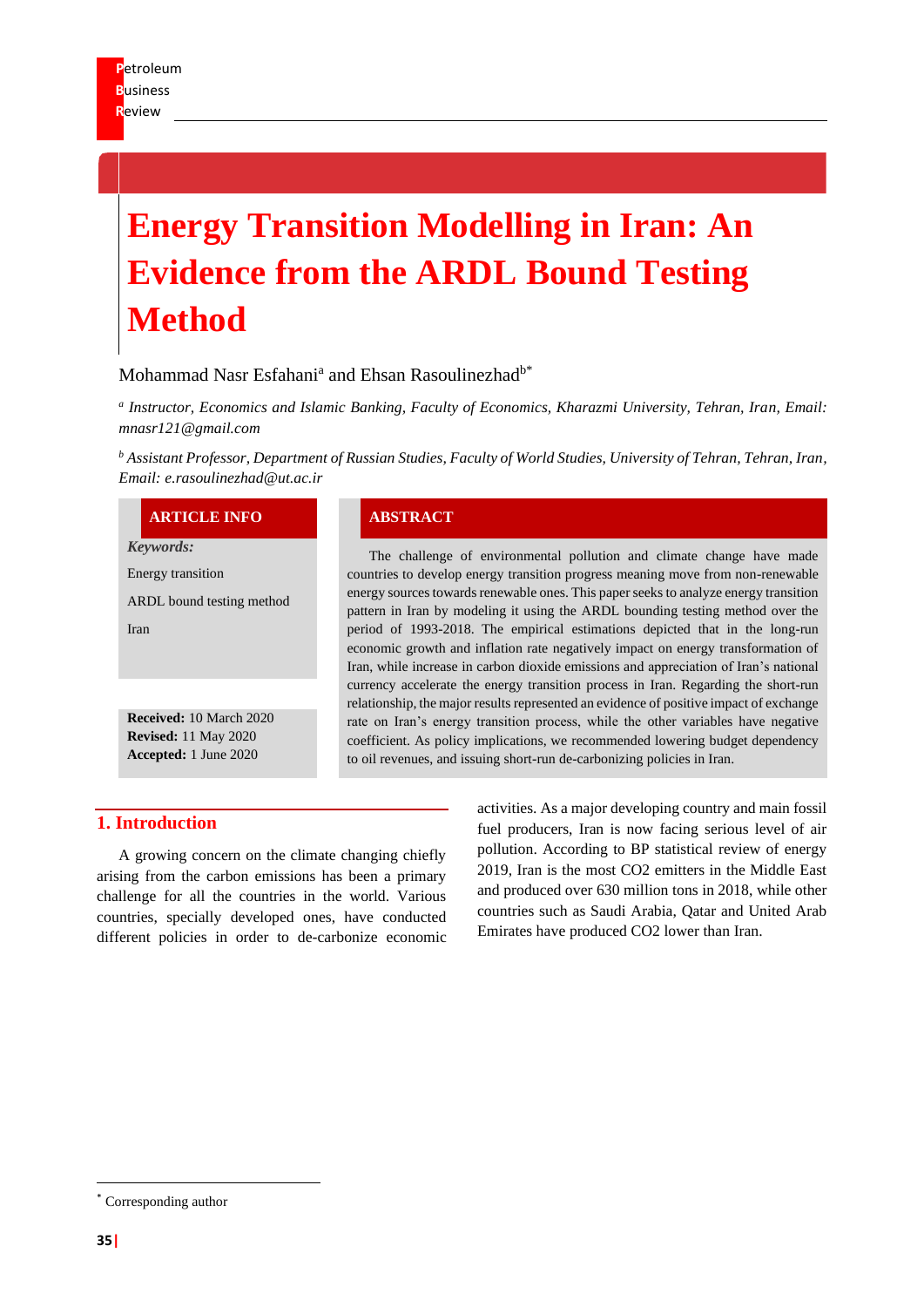

Source: Authors' compilation from BP

This huge amount of carbon dioxide emissions is a cause of high level of fossil fuel consumption in Iran. According to the BP review of 2019 (Figure 2), natural gas and crude oil are two main fossil fuel energy resources in energy consumption basket of Iran. In 2018, Iran used nearly 200 million tones oil equivalent and 100 million tones oil equivalent natural gas and oil, respectively. This large amount of fossil fuel consumption is a major reason polluting environment and emitting carbon dioxide.



Figure 2. Fossil fuel consumption by Iran, 1993-2018, million tones oil equivalent.

Source: Authors' compilation from BP

A fresh solution to the problem of fossil fuel consumption and climate change in Iran is improvement of energy transition meaning to change the energy basket consumption into the more renewable energy sources rather than fossil fuel ones. Fig 3 represents the energy transition trend in Iran over the period of 1993-2018. It is clear that the process of replacing fossil fuel resources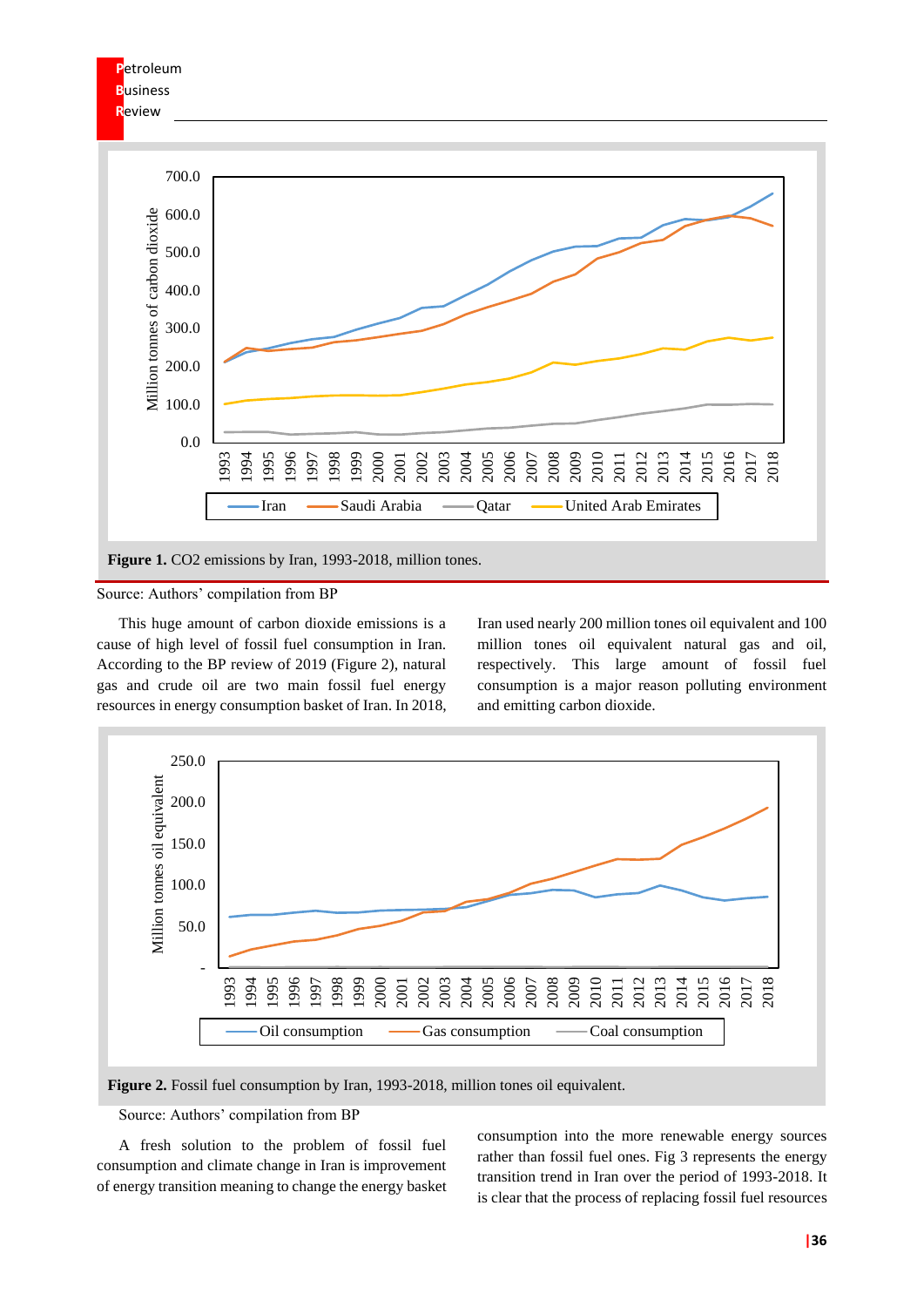

with renewable ones was with a record of nearly 1.6% in 1993 and the lowest level of about 0.4% in 2000. Following Aryanpur et al. (2019), Iran currently is not in a proper place in the road of energy transition because there is not an efficient link between energy planning and policy making in this country.



Source: authors' compilation from BP and world bank

Tavana et al. (2019) investigated different strategies to develop the renewable power generation share in Iran by year of 2050. They found out that it is the best strategy to have energy transition movement with a rate of 3% to go to reach a full renewable power generation in 2050. In other study, Aryanpur et al. (2019) analyzed energy planning in Iran and the capabilities of using green energy resources in power generation. The main results revealed that increasing the contribution of non-hydro clean energy for power generation in Iran is the best strategy in in near feature. Hafeznia et al. (2017) evaluated natural gas potential for energy transition in Iran. They concluded that to have low-carbon economy, Iran needs to lower the use of fossil fuels to combat environmental pollution and to this end, local energy demand, energy loses in residential sector and high energy intensity should be solved.

Regarding the existing literature, energy transition has drawn attention by a vast number of scholars. In a study, Chapman and Itaoka (2018) tried to find out the relationship between energy transition and electricity market liberalization in Japan. The results depicted that geographic limitation and the Fukushima nuclear incident are two important challenges of Japan to improve the progress of energy transition. Chen et al. (2019) investigated various strategies to generate a sustainable energy transition process. He found out that

robust and appropriate plans in governance may boost energy transition in an economy. In line with the Chen et al. (2019)'s argument, Vainio et al. (2019) expressed that households and their images from energy transition play a major role in efficiency of movement from fossil fuels to green energy resources. Kraan et al. (2019) explored the impacts of energy transition on energy intensity and total primary energy consumption. The major results revealed that due to cultural consumption patterns, energy transition cannot impact positively on these energy indicators. Besides the mentioned studies, different energy resources consumption and energy transition in Iran has been drawn attention by some scholars like Yazdanpanah et al. (2015), Ghorbani et al. (2017) and Aryanpur et al. (2019), however, there has not been any in-depth study focusing on energy transition of Iran that proves the novelty of our study. Therefore, this paper seeks to fill in this literature gap.

The rest of paper is organized as follows: Section 2 discusses theoretical background. Next Section represents data description and methodology. Section 4 argues the empirical results and finally Section 5 concludes the paper and gives some policy implications.

#### **2. Theoretical Background**

To explain our theoretical framework, we make an assumption of a common economy comprising two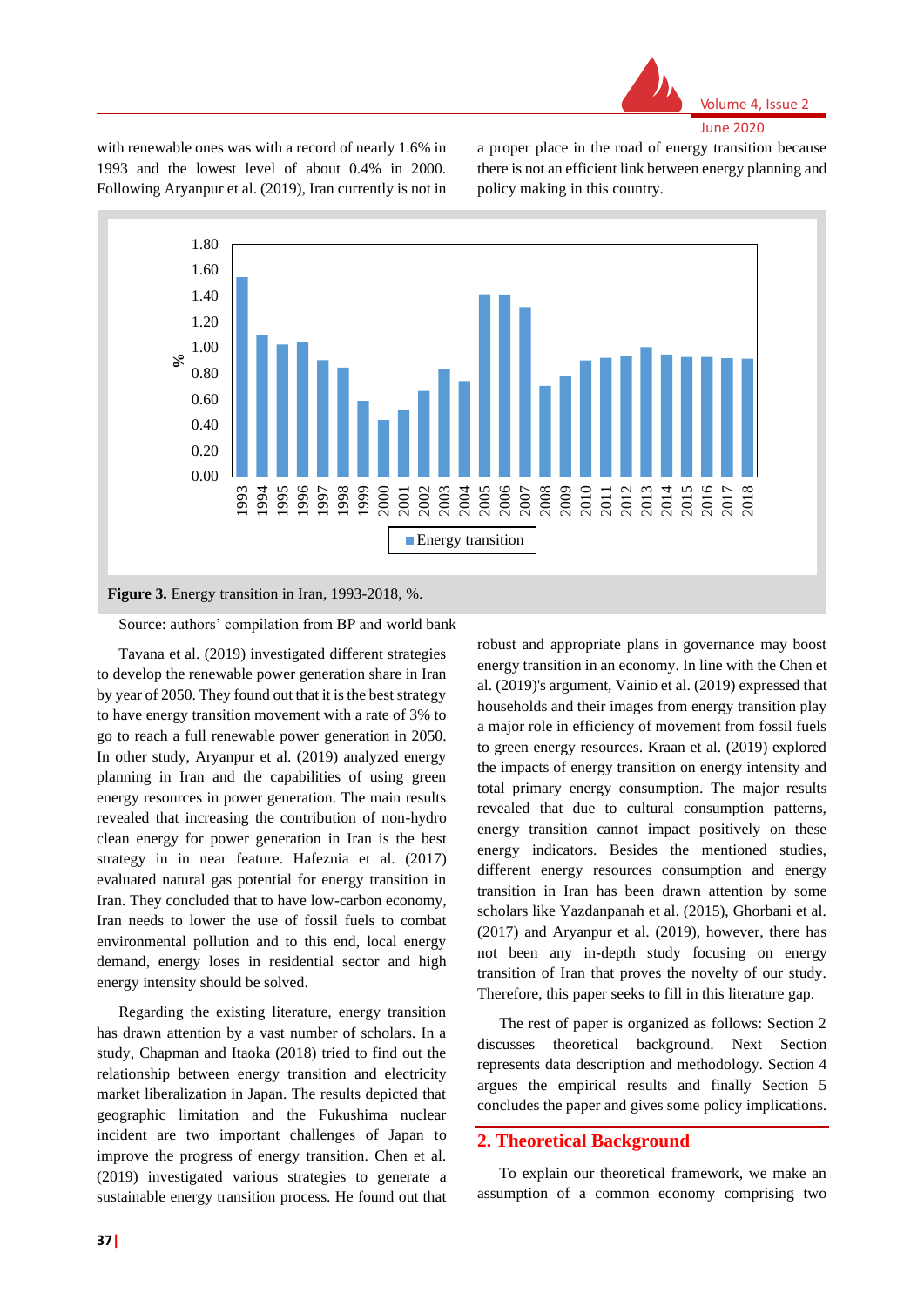**P**etroleum **B**usiness **R**eview

sectors of industry and household. The demand side of commodities market in this economy is provided by these two sectors.

Regarding energy demand by industrial sector, we can consider the production function of an industry (Eq.1) in the form of Cobb-Douglas as follows:

$$
Y_t^I = F(K_t, L_t, ET_t^I) = K_t^{\alpha} L_t^{\beta} (ET_t^I)^{(1-\alpha-\beta)} \tag{1}
$$

In Eq.1, overall production of industry, capital, and labor force are represented by Yt, K and L, whereas ETt1 denotes the energy demand of industry for production process. We can assume ET as energy transformation (share of renewables to non-renewables).

Based on microeconomic principles, a firm can maximize the profit as shown in Eq. 2:

$$
Max \pi_t = P_t^Y Y_t^I - r_t K_t - w_t L_t - e_t (P_t^E + T_t) ET_t^I
$$
 (2)

The above equation contains  $\pi$  as firm's profit, P  $\wedge$ Y as firm's commodity price, r as capital's interest rate, was wage of labor force, e as official exchange rate, P\_  $\Delta E$  as price of energy input and finally T as transportation costs.

The F.O.C. (First order condition) of firms' profit with respect to energy transition (ET) can be written as Eq.3:

$$
\frac{\partial \pi_t}{\partial ET_t^I} = (1 - \alpha - \beta) \frac{P_t^V Y_t^I}{ET_t^I} - e_t (P_t^E + T_t)
$$
\n
$$
= 0
$$
\n(3)

From Eq.3, the demand for energy transformation is calculated as Eq.4:

$$
ETtl
$$
  
=  $(1 - \alpha$   

$$
-\beta) \frac{P_t^Y Y_t^l}{e_t (P_t^E + T_t)}
$$
 (4)

According to Eq.4, we can express that energy transformation demand of industry is related to labor force, capital, the real production of industry, energy price, official exchange rate and transportation cost.

Regarding household as the second sector of the assumed economy, we can consider the following utility function shown in Eq.5:

$$
U_t = (C_t, ET_t^H) = \frac{1}{1-\gamma} (C_t)^{1-\gamma} + \frac{1}{1-\delta} (ET_t^H)^{1-\delta} \tag{5}
$$

Based on microeconomic principles, household can maximize Eq.5 with the following constraint:

$$
S.t. \tP_t^C C_t + e_t (P_t^E + T_t) E T_t^H = Y_t^H \t\t(6)
$$

Here,  $P \text{ } ^\wedge$ C and P  $\text{ } ^\wedge$ E are prices of non-energy and energy commodities, respectively. T represents the transportation costs, while Y\_ ^H shows income level of household.

Using the Lagrange function, we can write the maximization of Eq.5 as follows

$$
\Gamma = U(C_t, ET_t^H) - \lambda \{P_t^C C_t + e_t (P_t^E + T_t) ET_t^H - Y_t^H\}
$$
\n
$$
(7)
$$

Consequently, the F.O.C. with respect to the 〖ET〗  $\sim$  ^H, C<sub>\_</sub>, and  $\lambda$  is obtained as shown in Eqs. 8–10:

$$
\frac{\partial \Gamma}{\partial ET_t^H} = (ET_t^H)^{-\delta} - \lambda \{e_t (P_t^E + T_t)\} = 0
$$
  

$$
\rightarrow E_t^H
$$
  

$$
= f(e_t (P_t^E + T_t), Y_t^H)
$$
 (8)

$$
\frac{\partial \Gamma}{\partial C_t} = C_t^{-\gamma} - \lambda \{P_t^C\} = 0
$$
\n(9)

$$
\frac{\partial \Gamma}{\partial \lambda} = P_t^C C_t + e_t (P_t^E + T_t) - Y_t^H = 0 \tag{10}
$$

Overall, the total energy transformation demand in the assumed economy is a mix of industrial sector and residential sector demands as represented in Eq.11

$$
ET_t = ET_t^I + ET_t^H \tag{11}
$$

We can conclude that the energy transformation in an economy is related to inflation rate, carbon dioxide emissions (proxy for transportation cost), population growth, official exchange rate, economic growth.

#### **3. Characteristics of Model and Data**

Based on theoretical framework, our empirical model can be written as following function:

$$
ENTRANt
$$
  
= f(INFL<sub>t</sub>, CO2<sub>t</sub>, EXCH<sub>t</sub>, GROW<sub>t</sub>, POPU<sub>t</sub>.) (12)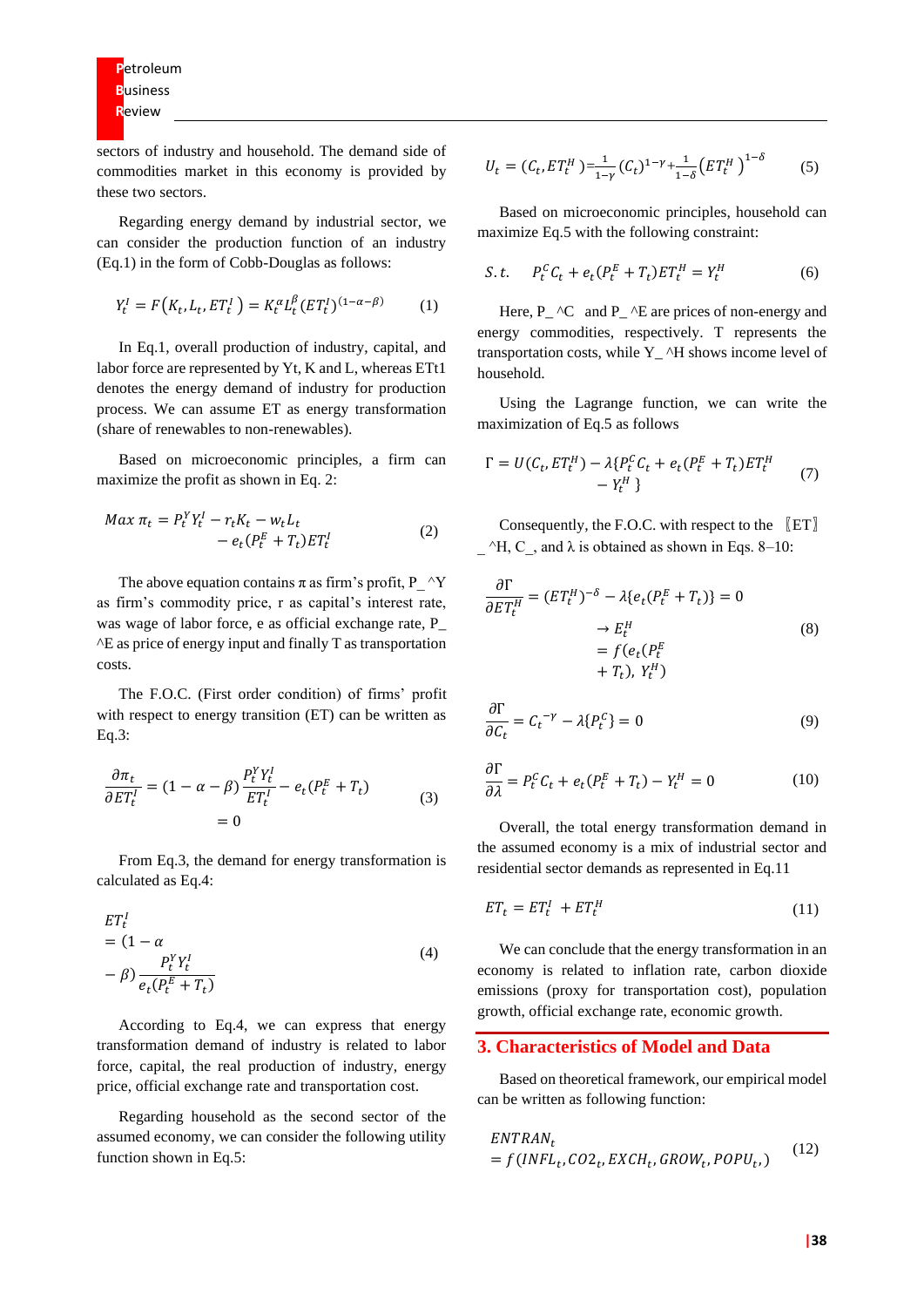

The above function can be transformed into econometric equation as Eq.13:

$$
ETRAN_t = \beta_0 + \beta_1 * INFL_t + \beta_2 * CO2_t
$$
  
+  $\beta_3 * EXCH_t + \beta_4$   
\*  $GROW_t + \beta_5 * POPU_t$   
+  $\mu_i$  (13)

Where, ETRAN and INFL represent energy transition and inflation rate, while CO2 and EXCH are CO2 emissions per capita and official exchange rate in Iran. GROW and POPU denote economic growth and population growth in Iran, respectively.

Prior to run empirical estimations, a number of preliminary tests should be carried out to ensure the reliability and viability of findings. Since Iran's economy has experienced many structural shocks such as war, sanctions, Dutch disease and high inflation rate, Zivot and Andrews (1992) test with following three models is employed to explore the existence of structural breakpoint.

$$
\Delta x_t = a + a x_{t-1} + b t + c D U_t
$$

$$
+\sum_{j=1}^{N} d_j \Delta x_{t-j} + \mu_t \tag{14}
$$

$$
\Delta x_t = b + bx_{t-1} + ct + bDT_t
$$
  
+ 
$$
\sum_{j=1}^k d_j \Delta x_{t-j} + \mu_t
$$
 (15)

$$
\Delta x_t = c + cx_{t-1} + ct + dDU_t + bDT_t
$$

$$
+ \sum_{j=1}^k d_j \Delta x_{t-j} + \mu_t
$$
(16)

Next, we conduct the ARDL bounds testing approach introduced by Pesaran et al. (2001) to explore the longrun linkage between energy transformation as dependent variable and other independent variables. All the data with the following primary characteristics, represented in Table 2, were gathered from World Bank and BP statistical review of 2020.

| <b>Variables</b>         | Unit                                   | <b>Mean</b>        | <b>Maximum</b> | <b>Minimum</b> |
|--------------------------|----------------------------------------|--------------------|----------------|----------------|
| <b>GDP Growth</b>        | $\%$                                   | 3.05               | 13.39          | $-7.44$        |
| <b>Exchange rate</b>     | Local Currency Units (LCU)<br>per US\$ | 11428.3<br>40864.3 |                | 1268.07        |
| <b>Energy transition</b> | $\frac{0}{0}$                          | 0.93               | 1.54           | 0.43           |
| <b>CO2</b> emissions     | Metric tons per capita                 | 6.32               | 8.38           | 3.97           |
| <b>Population growth</b> | $\%$                                   | 1.27               | 1.59           | 1.09           |
| <b>Inflation rate</b>    | $\%$                                   | 19.32              | 49.65          | 8.65           |

**Table 1.** Primary characteristics of series.

Source: Authors' compilation from World Bank database

According to Table 2, during 1993-2018, Iran's GDP growth has had an average of 3.05%. The highest rate of economic growth was 13.39% in 2016, while Iran experienced the lowest economic growth of -7.44% in 2012. Furthermore, Iranian Rial's value against US \$ takes the average of 11428 LCU per US\$ over 1993- 2018. The Iran's bilateral exchange rate over 1993-2018 takes the maximum of 40864.3 LCU per US\$ in 2018 and minimum of 1268.07 LCU per US \$ in 1993. Furthermore, the average of energy transformation and CO2 emissions in Iran were 0.93% and 6.32 metric tons per capita over 1993-2018. The general price level of commodities takes the average of 19.32, whereas population in Iran has increased with the average rate of 1.27% over 1993-2018.

Following Taghizadeh-Hesary et al. (2019) who declare the oil-based nature of Iran's economy, Iran economic size highly depends on non-renewable energy

sector. Therefore, we can expect that any increase in economic size demotivates renewable energy projects in Iran leading to energy transition reduction in the country. Moreover, it is expected that bilateral exchange rate positively impacts on energy transition in Iran. In other words, Rial's depreciation may increase costs of clean energy projects in the country causing a lower rate of clean energy consumption. Regarding the impact of carbon dioxide emissions on energy transition, our expectation can follow Bilgili et al. (2016) and Bhattacharya et al. (2017) who proved an evidence of positive impact from CO2 emissions on energy transformation. Furthermore, a negative impact of population growth on energy transformation of Iran can be expected because the fact that any increase in population of Iran may become a major factor to aggregate demand raising that requires more consumption of non-renewable energy sources in Iran. Finally, we can expect to find a negative influence of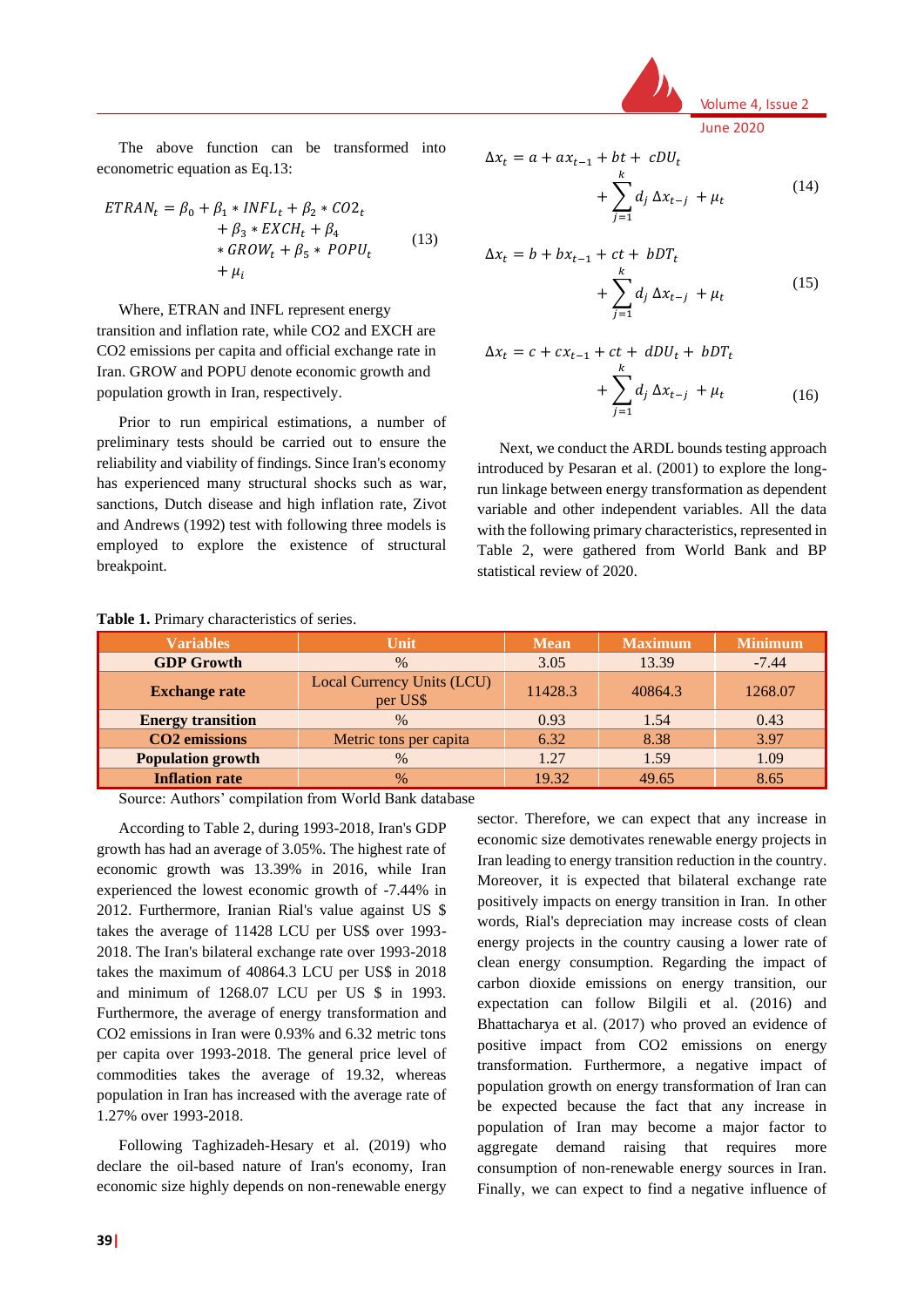inflation rate on energy transition process in Iran. A higher price of commodities in Iran may lead to higher costs of clean energy projects becoming a major obstacle to substation of fossil fuels with renewable energy sources.

# **4. Empirical Results and Discussion**

As the first step, the Zivot- Andrews structural break test was employed to find out whether there exist structural breakpoints. The results of this test are listed in Table 3 as follows:

| able 2. Findings of structural break test. |                 |                   |                 |                   |  |
|--------------------------------------------|-----------------|-------------------|-----------------|-------------------|--|
| <b>Variable</b>                            | level           |                   |                 |                   |  |
|                                            | <b>T</b> -stat. | <b>Time break</b> | <b>T</b> -stat. | <b>Time break</b> |  |
| <b>GROW</b>                                | $-4.019$        | 1993              | $-11.428*$      | 2004              |  |
| <b>EXCH</b>                                | $-2.505$        | 1998              | $-9.007*$       | 2018              |  |
| <b>ETRAN</b>                               | $-3.497$        | 2008              | $-10.382*$      | 2000              |  |
| CO <sub>2</sub>                            | $-4.277$        | <b>2000</b>       | $-10.433*$      | 1993              |  |
| <b>POPU</b>                                | $-3.809$        | 2014              | $-11.382*$      | 2004              |  |
| <b>INFL</b>                                | $-5.101$        | 2012              | $-9.099*$       | 2018              |  |

#### **Table 2.** Findings of structural break test.

Note: \* shows significance of variable at 5% level. D denotes at 1st difference; Source: Authors' compilation.

The results of the Zivot-Andrews test prove that our series are I(1). Next, we check out the stability of model

by conducting CUSUM and CUSUMQ techniques. The results of these two techniques, shown in Fig 4, prove the stability of all coefficients.



Source: Authors' compilation.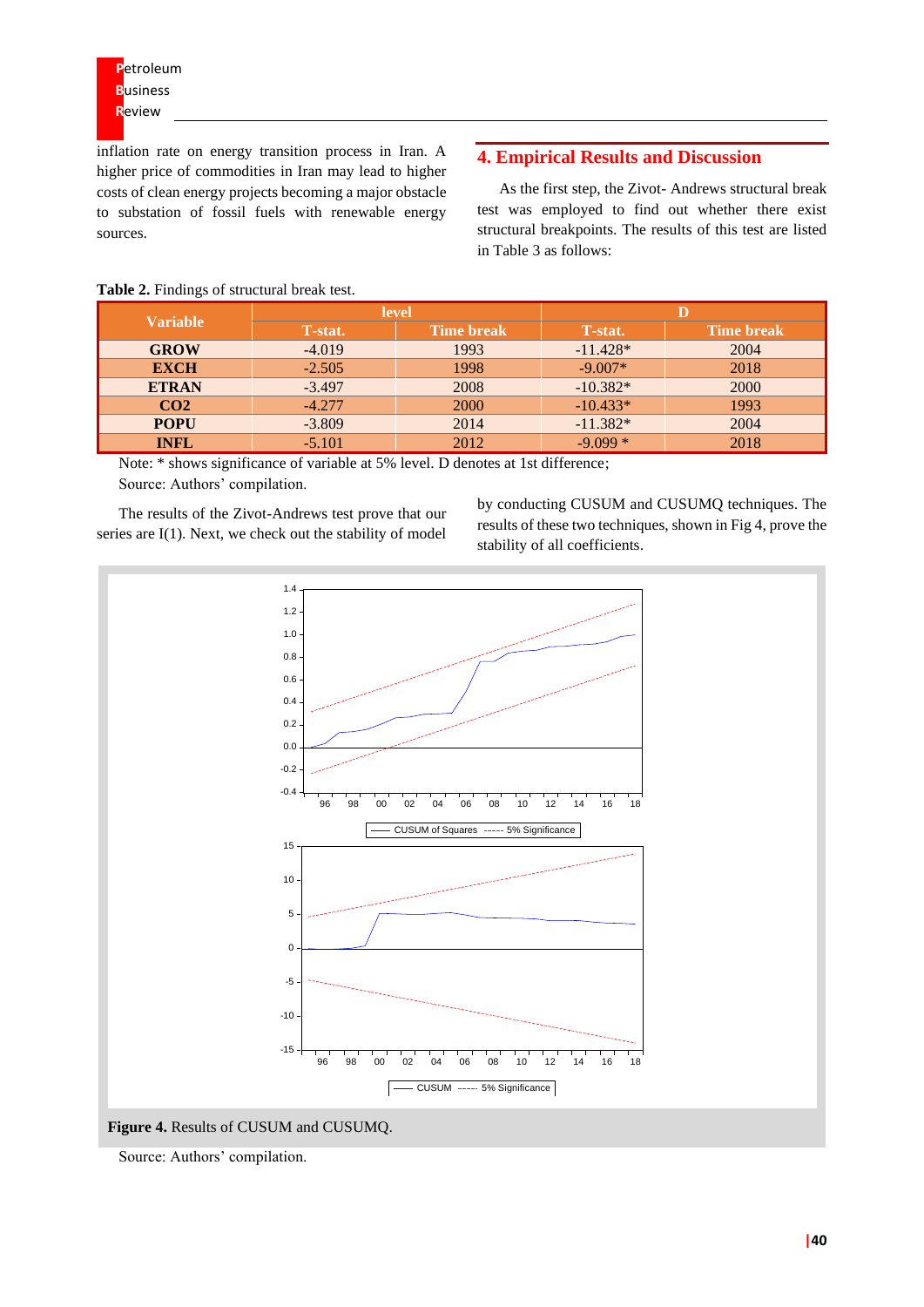

# Volume 4, Issue 2

June 2020

Now we can perform the ARDL bounds testing method which considers the existence of structural break to find out the long-run relationship among series over the period of 1993-2018. This econometric technique needs an appropriate lag length which is determined by the Bayesian information criterion (BIC) here. The results of ARDL bounds testing method for our model are represented in Table 4.

It can be expressed that the calculated statistics are more than upper critical bound at 5% and 1% levels,

hence we can consider energy transformation, economic size, bilateral exchange rate, carbon dioxide emissions, growth in population number and price level of commodities as predicted variables. Moreover, the findings of ARDL bound testing depicted that our variables become cointegrated for a long-run relationship between energy transformation, economic size, bilateral exchange rate, carbon dioxide emissions, growth in population number and price level of commodities in Iran's economy.

| <b>Estimated models</b>                                         | <b>Optimal lag length</b> | <b>Structural break</b> | <b>F</b> -stats. |
|-----------------------------------------------------------------|---------------------------|-------------------------|------------------|
| FGROW (GROW ETRAN, EXCH, CO,<br>POPU, INFL)                     | 5, 5, 5, 5, 5, 6          | 1993                    | $3.593**$        |
| FETRAN (ETRAN GROW, EXCH, CO,<br>POPU, INFL)                    | 5, 5, 5, 5, 5, 5, 5       | 2009                    | $3.616**$        |
| FEXCH (EXCH GROW, ETRAN, CO,<br>POPU, INFL)                     | 6,5,5,5,6,6               | 1997                    | $4.728*$         |
| F <sub>co</sub> (CO GROW, EXCH, ETRAN, POPU,<br><b>INFL</b> )   | 5,5,5,6,6,6               | 1997                    | $4.639*$         |
| FPOPU (POPU GROW, EXCH, CO,<br>ETRAN, INFL)                     | 5,6,6,6,5,5               | 2014                    | 2.322            |
| F <sub>Infl</sub> (INFL GROW, EXCH, CO, POPU,<br><b>ETRAN</b> ) | 5, 5, 5, 5, 5, 5, 5       | 2009                    | 1.932            |
| <b>Significant level</b>                                        | Lower bounds $I(0)$       | Upper bounds $I(1)$     |                  |
| 1% level                                                        | 2.84                      | 3.97                    |                  |
| 5% level                                                        | 2.32                      | 3.38                    |                  |
| $10\%$ level                                                    | 1.83                      | 2.87                    |                  |

#### **Table 3.** Results of ARDL bound technique.

Note 1: \* and \*\* show significant at 1% and 5% at levels.

Source: Authors' compilation

Based on the existence of long-run linkage among variables, as reported in Table 4, we explore marginal impacts of economic size, bilateral exchange rate, carbon dioxide emissions, growth in population number and price level of commodities on energy transformation in Iran's economy. The results are represented in Table 5:

| <b>Dependent variable</b>  | ٠         | <b>Explanatory variables</b> | <b>Coefficient</b> | Prob. |  |
|----------------------------|-----------|------------------------------|--------------------|-------|--|
| <b>Energy transition</b>   | Long-run  | <b>GROW</b>                  | $-0.115$           | 0.02  |  |
|                            |           | <b>EXCH</b>                  | 0.028              | 0.00  |  |
|                            |           | CO <sub>2</sub>              | 0.428              | 0.02  |  |
|                            |           | <b>POPU</b>                  | $-0.214$           | 0.05  |  |
|                            |           | <b>INFL</b>                  | $-0.229$           | 0.00  |  |
| <b>Energy transition</b>   | Short-run | <b>GROW</b>                  | $-0.012$           | 0.00  |  |
|                            |           | <b>EXCH</b>                  | 0.011              | 0.00  |  |
|                            |           | CO <sub>2</sub>              | $-0.163$           | 0.02  |  |
|                            |           | <b>POPU</b>                  | $-0.044$           | 0.00  |  |
|                            |           | <b>INFL</b>                  | $-0.179$           | 0.01  |  |
| Short-run diagnostic tests |           |                              |                    |       |  |
| <b>Test</b>                | F-stats   |                              | P-value            |       |  |
| Chi-2 Arch                 | 2.618     |                              | 0.21               |       |  |
| <b>Chi-2 White</b>         | 1.229     |                              | 0.21               |       |  |
| <b>Chi-2 Ramsay</b>        | 1.449     |                              |                    | 0.19  |  |

Source: Authors' compilation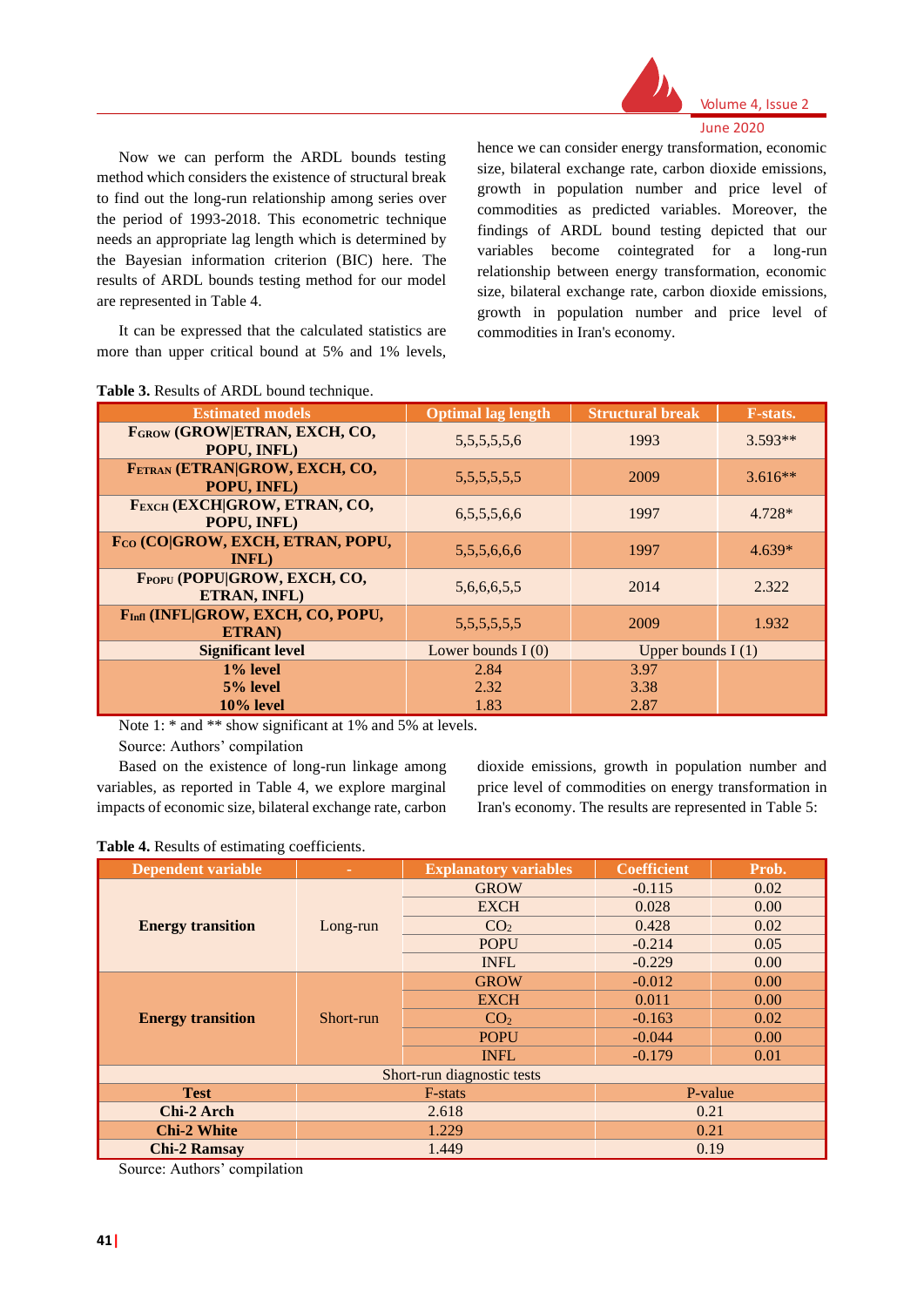Regarding the short-run impacts, the estimations revealed negative impact of economic size on energy transformation of Iran. A 1% increase in GDP growth of Iran may accelerate energy transformation process in the country by nearly 0.12%. Moreover, exchange rate has negative coefficient meaning that by 1% depreciation in Iranian Rial, the energy transformation process in the country decreases by approximately 0.01%.

- The results confirm that CO2 emissions have negative short-run contribution to energy transition in Iran. A 1% increase in this variable leads to decrease of energy transition in Iran by nearly 0.16%.
- The short-run impacts of population growth and inflation rate on energy transition movement in Iran are negative and a 1 percent increase in them is linked to a 0.04% and 0.17% reduction in energy transition, respectively.

ii) Long-run analysis

- Iran's economic growth has negative and statistically significant long-run impact on energy transition process of the country. The estimation inferred that a 1% increase in economic growth is linked with a 0.11 decrease in energy transition of Iran. The main reason may be the oil-based economic structure of this country which links economic growth and nonrenewable energy resources.
- The long-run relationship between exchange rate and energy transition in Iran is found to be positive. Meaning that 1% appreciation of Iranian Rial against U.S. Dollars leads to increase of energy transition process in the country by nearly 0.028%.
- Our empirical estimation showed that any increase in CO2 emissions has negative and statistically significant impact on energy transition in Iran. A 1% increase in CO2 emissions leads to increase of energy transition by approximately 0.42%. In other words, Iranian policy makers consider substitution of fossil fuel consumption with renewable ones (green energy resources) as a solution for air pollution.
- Finally, both population growth and inflation rate have long-run negative and statistically significant impact on energy transition process in the Iran. A 1% rise in population and price level of commodities and services in Iran is linked with a 0.21% and 0.22% decrease in energy transition.

#### **5. Conclusion and Implications**

This paper attempted to investigate the effects of various variables, i.e. economic growth, exchange rate, CO2 emissions, population growth and inflation rate on energy transition (consumption of renewable energy resources to consumption of non-renewable ones) in case of Iranian economy over the period of 1993-2018. To this end, we conducted the ARDL bounds testing method to cointegration to check cointegration among the series in the presence of structural breaks for long-run. Our findings of ARDL bounds testing approach proved that our variables are cointegrated for long-run linkage. The empirical estimations revealed long-run negative impact of economic growth, population growth and inflation rate on energy transition of Iran, while CO2 emissions and exchange rate have positive impacts on energy transition movement in the country. Furthermore, we found out that in the short-run the relationship between energy transition improvement and economic growth, CO2 emissions, population growth and inflation rate is negative, while exchange rate is the only variables accelerate energy transition in the country.

In addition, we found out that the magnitudes of impacts of variables on energy transition in Iran are stronger in long-run rather that in short-run. Hence, Iran's policy makers should draw attention to the longrun energy plans in the country. Furthermore, lowering dependency of national budget to the oil and gas revenues would be a useful policy to reduce negative impact of economic growth on energy transition movement in the country. Another recommendation is to determine rapid decarbonizing policies in the country. Since we have found short-run negative and long-run positive effect of CO2 emissions on energy transition, it is suggested to make short-run climate change policy besides the long-run one. In line with our findings, we can point out the efficiency of sustainable energy transition planning in Iran which helps the country to provide sustainable and reliable pathways to move from fossil fuels to renewable energy sources. In addition, conducting feasibility of using green energy resources such as wind and solar can be a good research fields helping policy makers to make the best decisions.

Overall, it is recommended to future studies to compare energy transition model of Iran with other nations. Furthermore, using new control variables such as interest rate would make a new insight for scholars.